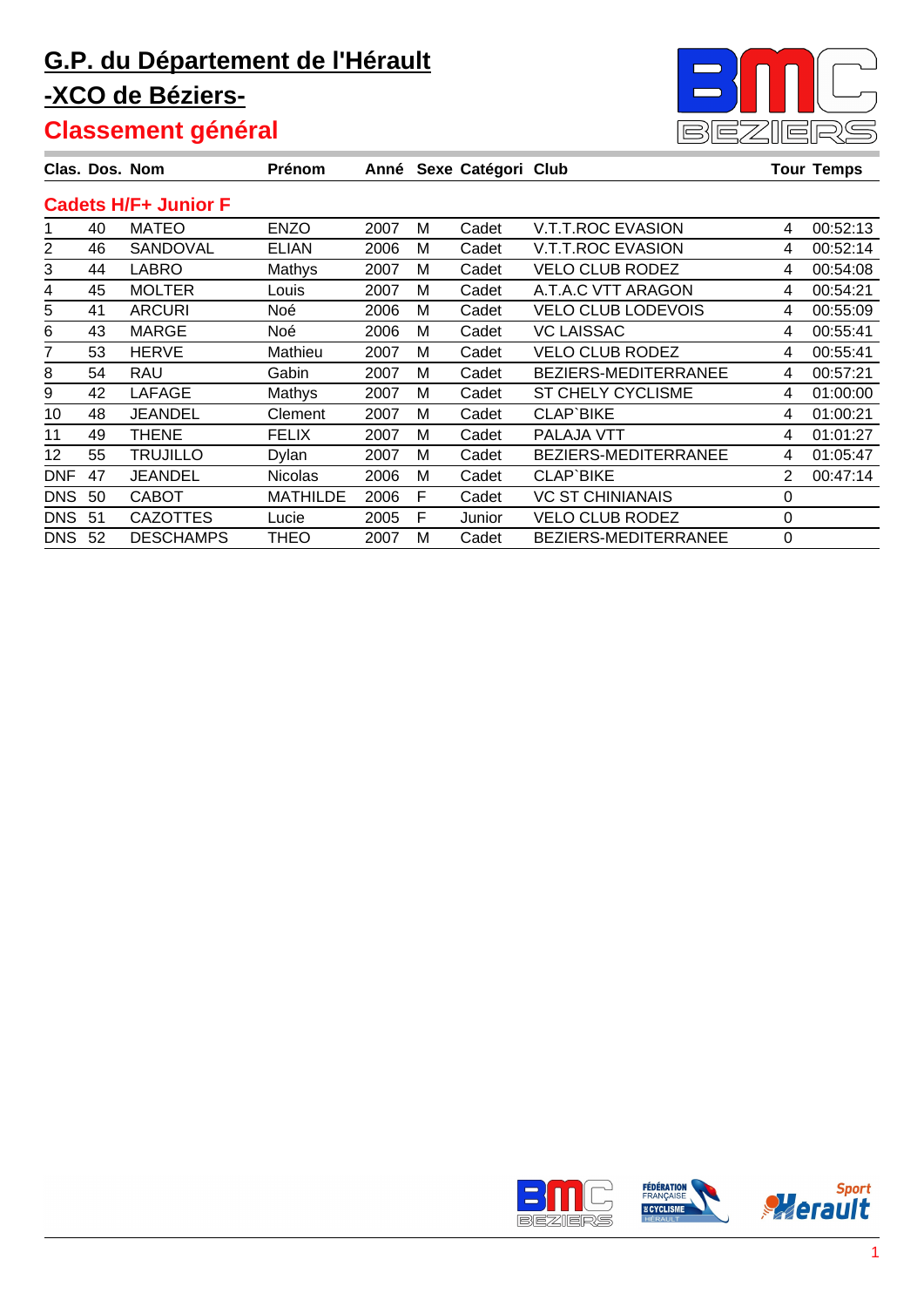

|                 | Clas. Dos. Nom          |                                      | Prénom          |      |             | Anné Sexe Catégori Club |                               |                | <b>Tour Temps</b> |
|-----------------|-------------------------|--------------------------------------|-----------------|------|-------------|-------------------------|-------------------------------|----------------|-------------------|
|                 |                         | Junior H+ Dames+ MDames+ M40 M50 M60 |                 |      |             |                         |                               |                |                   |
| 1               | 9                       | <b>MARC</b>                          | <b>BENOIT</b>   | 1977 | M           | Master                  | <b>ALL BIKES</b>              | 6              | 01:26:08          |
| 2               | 8                       | <b>BISCARRAT</b>                     | <b>AURELIEN</b> | 1982 | M           | Master                  | <b>CALVISSON VTT</b>          | 6              | 01:26:08          |
| 3               | $\overline{7}$          | <b>MARTY</b>                         | <b>SYLVAIN</b>  | 2005 | M           | Junior                  | A.T.A.C VTT ARAGON            | 6              | 01:26:19          |
|                 | $\overline{5}$          | <b>ARLES</b>                         | Victor          | 2005 | M           | Junior                  | VELO 2000 ONET                | 6              | 01:26:19          |
| $\frac{4}{5}$   | $\overline{\mathbf{4}}$ | <b>MOLTER</b>                        | Hugo            | 1973 | M           | Master                  | A.T.A.C VTT ARAGON            | 6              | 01:26:31          |
| $\overline{6}$  | 11                      | <b>EMIN</b>                          | <b>ANTOINE</b>  | 1982 | M           | Master                  | <b>NIMES CYCLISME</b>         | 6              | 01:27:35          |
| 7               | $\mathbf{1}$            | <b>CRONIER</b>                       | Philippe        | 1973 | M           | Master                  | ASS CY PHIL'BIKES AUTERIVE    | 6              | 01:27:56          |
| 8               | 15                      | <b>LORAIN</b>                        | <b>CLEMENT</b>  | 2005 | M           | Junior                  | BEZIERS-MEDITERRANEE          | 6              | 01:28:51          |
| 9               | 30                      | <b>PRUNIAUD</b>                      | Mathis          | 2004 | M           | Junior                  | <b>CYCLO CLUB BEDARIEUX</b>   | 6              | 01:28:58          |
| 10              | 31                      | <b>SCHLUPKOTHEN</b>                  | <b>CHRISTOP</b> | 1972 | M           | Master                  | <b>TEAM MOUNTAIN BIKE</b>     | 6              | 01:29:12          |
| 11              | 3                       | <b>VEZINET</b>                       | <b>Nicolas</b>  | 1971 | M           | Master                  | VELO 2000 ONET                | 6              | 01:29:39          |
| 12              | 36                      | <b>VAISSIERE</b>                     | Julien          | 1980 | M           | Master                  | Individuel                    | 6              | 01:31:15          |
| 13              | 20                      | <b>BRUNEL</b>                        | Morgan          | 1972 | M           | Master                  | <b>VELO CLUB SPIRIPONTAIN</b> | 6              | 01:31:28          |
| 14              | $\overline{2}$          | <b>MARTINEZ</b>                      | Ilyan           | 2004 | M           | Junior                  | <b>VC GRAULHET</b>            | 6              | 01:31:32          |
| 15              | 37                      | <b>VEDRINES</b>                      | Yann            | 1975 | M           | Master                  | <b>ASEI</b>                   | 6              | 01:31:56          |
| 16              | 17                      | <b>DONNEGER</b>                      | Clara           | 1996 | $\mathsf F$ | Dames                   | <b>VTT ESTUAIRE CLUB</b>      | 6              | 01:33:07          |
| 17              | 28                      | <b>MANDIRAC</b>                      | Alexandre       | 1973 | M           | Master                  | A.T.A.C VTT ARAGON            | 6              | 01:34:43          |
| 18              | 22                      | <b>COLOME</b>                        | Benjamin        | 1980 | M           | Master                  | AS CARCASSONNE CYCLISTE       | 6              | 01:35:45          |
| 19              | 16                      | <b>JUNIUS</b>                        | Clement         | 2005 | M           | Junior                  | MONTPELLIER LANGUEDOC         | 6              | 01:36:04          |
| 20              | 25                      | <b>JOUVENEL</b>                      | Stéphane        | 1974 | M           | Master                  | BEZIERS-MEDITERRANEE          | 6              | 01:36:54          |
| $\overline{21}$ | 21                      | <b>CASSE</b>                         | Jérôme          | 1981 | M           | Master                  | PALAJA VTT                    | 6              | 01:37:20          |
| 22              | 19                      | <b>BEZIAT</b>                        | Christian       | 1957 | M           | Master                  | Individuel                    | 6              | 01:40:46          |
| 23              | 14                      | <b>PISTOLET</b>                      | <b>CHRISTOP</b> | 1974 | M           | Master                  | PALAJA VTT                    | 6              | 01:41:19          |
| 24              | 24                      | <b>JOCHAULT</b>                      | <b>THIERRY</b>  | 1962 | M           | Master                  | <b>ASEI</b>                   | 6              | 01:41:19          |
| 25              | 29                      | <b>NOYER</b>                         | Tom             | 2004 | M           | Junior                  | <b>VELO CLUB RODEZ</b>        | 6              | 01:46:01          |
| 26              | 27                      | <b>MAIRA</b>                         | Vincenzo        | 1968 | M           | Master                  | BEZIERS-MEDITERRANEE          | 5              | 01:23:49          |
| 27              | 13                      | <b>MARC</b>                          | <b>SYLVAIN</b>  | 1973 | M           | Master                  | <b>ALL BIKES</b>              | 5              | 01:24:00          |
| 28              | 38                      | <b>BENVENUTO</b>                     | Jean-Paul       | 1969 | M           | Master                  | <b>GUIDON FUXEEN</b>          | 5              | 01:29:25          |
| 29              | 33                      | <b>SOLLNER</b>                       | Frédéric        | 1961 | M           | Master                  | <b>ASEI</b>                   | 5              | 01:29:29          |
| $\overline{30}$ | 23                      | <b>FOULOU ABADIE</b>                 | Iban            | 2005 | M           | Junior                  | <b>GSC BLAGNAC VELO SPORT</b> | $\overline{5}$ | 01:32:31          |
| 31              | 35                      | <b>TRUJILLO</b>                      | Christian       | 1982 | M           | Master                  | BEZIERS-MEDITERRANEE          | 5              | 01:33:06          |
| 32              | 26                      | <b>LACROIX</b>                       | <b>SYLVAIN</b>  | 1975 | M           | Master                  | <b>V.C.C. BITERROIS</b>       | 5              | 01:35:18          |
| 33              | 56                      | Gest                                 | Herve           | 1956 | M           | Master                  | Individuel                    | 5              | 01:42:18          |
| 34              | 18                      | <b>ROCHE</b>                         | Pauline         | 1998 | F           | Dames                   | VELO CLUB MENDE LOZERE        | 4              | 01:23:43          |
| 35              | 12                      | <b>GUILLET</b>                       | <b>OLIVIER</b>  | 1970 | M           | Master                  | PALAJA VTT                    | 4              | 01:44:37          |
| <b>DNF</b>      | 57                      | Le Magourou                          | Ludovic         | 1982 | M           | Master                  | BEZIERS-MEDITERRANEE          | 3              | 00:46:08          |
| <b>DNF</b>      | 39                      | El Bourkhissi                        | Lahcen          | 2004 | M           | Junior                  |                               | $\overline{2}$ | 00:31:57          |
| <b>DNF</b>      | 10                      | <b>TABUSTEAU</b>                     | Jean Michel     | 1966 | M           | Master                  | PALAJA VTT                    | 1              | 00:01:20          |
| <b>DNF</b>      | 32                      | <b>SIMAR</b>                         | Damien          | 1979 | M           | Master                  | BEZIERS-MEDITERRANEE          | 1              | 00:01:21          |
| DNS 6           |                         | <b>JOULIE</b>                        | Nicolas         | 1973 | M           | Master                  | AS MURET C                    | 0              |                   |

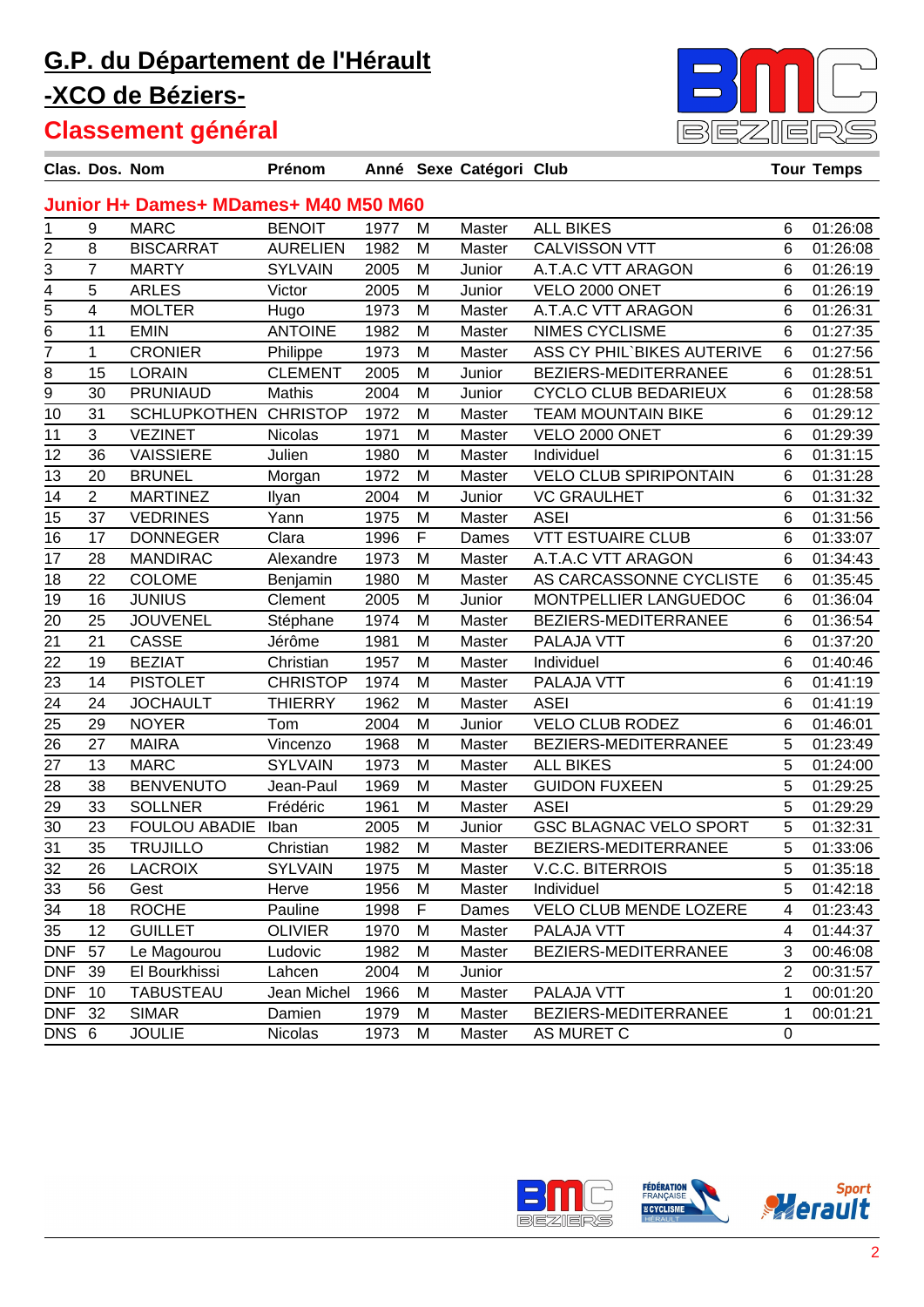

| Clas. Dos. Nom |    |                                | Prénom          |      |   | Anné Sexe Catégori Club |                              |   | <b>Tour Temps</b> |
|----------------|----|--------------------------------|-----------------|------|---|-------------------------|------------------------------|---|-------------------|
|                |    | <b>Espoir H+ Senior H+ M30</b> |                 |      |   |                         |                              |   |                   |
|                | 71 | <b>PORTET</b>                  | Damien          | 1994 | м | Senior                  | UV MAZAMET                   | 6 | 01:20:35          |
| 2              | 60 | <b>ROCQUET</b>                 | David           | 1993 | M | Senior                  | <b>VC ST CHINIANAIS</b>      | 6 | 01:22:27          |
| 3              | 68 | <b>ISSALY</b>                  | Tom             | 2003 | M | Espoir                  | <b>VELO CLUB RODEZ</b>       | 6 | 01:23:11          |
| 4              | 73 | TRAN MAU THEM                  | Benjamin        | 2002 | M | Espoir                  | BEZIERS-MEDITERRANEE         | 6 | 01:24:22          |
| 5              | 64 | <b>CAMILLERI</b>               | Clément         | 1996 | М | Senior                  | Individuel                   | 6 | 01:27:41          |
| 6              | 67 | <b>FALIERES</b>                | Quentin         | 2003 | M | Espoir                  | <b>VELO CLUB RODEZ</b>       | 6 | 01:28:10          |
| 7              | 66 | <b>DUCAILAR</b>                | <b>VINCENT</b>  | 1986 | M | Master                  | V.T.T.ROC EVASION            | 6 | 01:35:35          |
| 8              | 70 | <b>LOISON</b>                  | Sylvain         | 2001 | M | Espoir                  | PALAJA VTT                   | 6 | 01:40:53          |
| 9              | 72 | <b>RUBIN</b>                   | Alexandre       | 1995 | M | Senior                  | <b>ASEI</b>                  | 5 | 01:20:38          |
| 10             | 69 | <b>JULIAN</b>                  | DANIEL          | 1984 | M | Master                  | <b>ASEI</b>                  | 5 | 01:22:50          |
| 11             | 74 | <b>MICALLEF</b>                | Frédéric        | 1991 | м | Senior                  | Individuel                   | 5 | 01:23:12          |
| 12             | 61 | <b>ROQUES</b>                  | <b>JORIS</b>    | 1991 | М | Senior                  | <b>VELO CLUB LODEVOIS</b>    | 5 | 01:24:06          |
| 13             | 65 | <b>COLONGES</b>                | Romain          | 1999 | M | Senior                  | Individuel                   | 4 | 01:28:54          |
| 14             | 34 | <b>TESSIER</b>                 | Lionel          | 1986 | м | Master                  | <b>V.C.C. BITERROIS</b>      | 4 | 01:45:26          |
| <b>DNF</b>     | 75 | Legrand                        | <b>Nicolas</b>  | 1998 | M | Senior                  | Individuel                   | 2 | 00:45:32          |
| <b>DNF</b>     | 76 | Villemagne                     | Julien          | 1989 | M | Senior                  | Individuel                   | 2 | 00:45:32          |
| <b>DNS</b>     | 62 | <b>TAILHADES</b>               | <b>MICHAEL</b>  | 1986 | M | Master                  | <b>VELO-TONIC VAUVERDOIS</b> | 0 |                   |
| <b>DNS</b>     | 63 | <b>CABOT</b>                   | <b>AURELIEN</b> | 2002 | M | Espoir                  | <b>VC ST CHINIANAIS</b>      | 0 |                   |

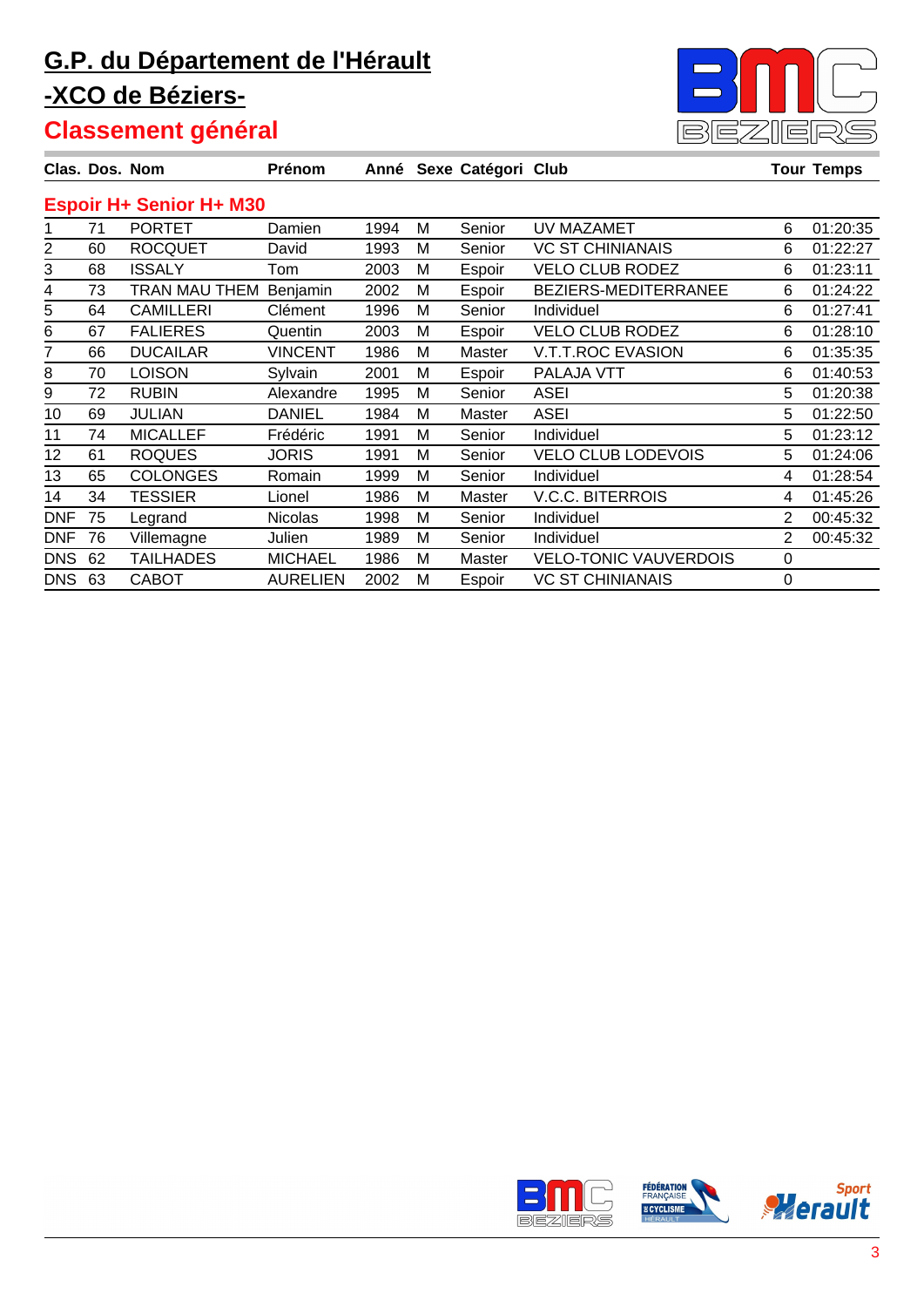

|                |                  | Clas. Dos. Nom       | Prénom          |      |   | Anné Sexe Catégori Club |                                   |             | <b>Tour Temps</b> |
|----------------|------------------|----------------------|-----------------|------|---|-------------------------|-----------------------------------|-------------|-------------------|
|                | <b>Benjamins</b> |                      |                 |      |   |                         |                                   |             |                   |
| 1              | 102              | <b>MARC</b>          | <b>ESTEBAN</b>  | 2010 | M |                         | Benjamin ALL BIKES                | 4           | 00:27:21          |
| 2              | 101              | <b>VEYRAC</b>        | Robin           | 2010 | M |                         | Benjamin VELO CLUB RODEZ          | 4           | 00:27:49          |
| 3              | 104              | <b>ZUGER MILAZZO</b> | <b>ILAN</b>     | 2010 | M |                         | Benjamin VELO CLUB LODEVOIS       | 4           | 00:27:49          |
| 4              | 100              | <b>PARROT</b>        | Etienne         | 2011 | M |                         | Benjamin UNION SPORTIVE           | 4           | 00:30:57          |
| 5              | 106              | <b>MUYOR</b>         | <b>RAFAEL</b>   | 2010 | M |                         | Benjamin VELO SPRINT NARBONNAIS   | 4           | 00:31:15          |
| 6              | 121              | LARRUY               | Maël            | 2010 | M |                         | Benjamin A.T.A.C VTT ARAGON       | 4           | 00:32:16          |
| $\overline{7}$ | 116              | <b>BOURGOIS</b>      | Lilian          | 2011 | M |                         | Benjamin A.T.A.C VTT ARAGON       | 4           | 00:33:20          |
| 8              | 114              | <b>BERNIERE</b>      | Tom             | 2010 | M |                         | Benjamin PALAJA VTT               | 4           | 00:33:33          |
| $\overline{9}$ | 103              | <b>CREPET</b>        | Maxence         | 2011 | M |                         | Benjamin VC MT.AIGOUAL PAYS       | 4           | 00:33:33          |
| 10             | 119              | <b>GRANELL</b>       | <b>CORENTIN</b> | 2010 | M |                         | Benjamin VELO SPRINT NARBONNAIS   | 4           | 00:33:36          |
| 11             | 113              | <b>ALBOUY ASSIE</b>  | Aaron           | 2010 | M |                         | Benjamin VELO CLUB RODEZ          | 4           | 00:34:18          |
| 12             | 112              | <b>ALBALAT</b>       | Thomas          | 2010 | M |                         | Benjamin VTT CLUB DE THUIR        | 4           | 00:34:44          |
| 13             | 124              | <b>RIBAS</b>         | Dario           | 2011 | M |                         | Benjamin BEZIERS-MEDITERRANEE     | 4           | 00:35:45          |
| 14             | 118              | <b>ESTEVE</b>        | Alexis          | 2010 | M |                         | Benjamin VELO SPRINT NARBONNAIS   | 4           | 00:36:17          |
| 15             | 125              | <b>SZCZEPANEK</b>    | Sam             | 2011 | M |                         | Benjamin BEZIERS-MEDITERRANEE     | 4           | 00:36:52          |
| 16             | 107              | <b>CASSE</b>         | Dorian          | 2011 | M |                         | Benjamin PALAJA VTT               | 4           | 00:36:53          |
| 17             | 115              | <b>BETOULE</b>       | Clement         | 2010 | М |                         | Benjamin PALAJA VTT               | 4           | 00:37:32          |
| 18             | 117              | <b>BRUGUIERE</b>     | Mahdi           | 2011 | M |                         | Benjamin LA ROUE LIBRE GIGNACOISE | 4           | 00:38:53          |
| 19             | 123              | <b>NICOLAS</b>       | Maxence         | 2010 | M |                         | Benjamin BIKERS DU PIC            | 4           | 00:39:18          |
| 20             | 108              | <b>DUVAUX</b>        | Toni            | 2011 | M |                         | Benjamin PALAJA VTT               | 4           | 00:41:12          |
| 21             | 120              | <b>JEANDEL</b>       | Simon           | 2011 | M |                         | Benjamin CLAP`BIKE                | 4           | 00:41:23          |
| 22             | 105              | <b>CHAYRIGUET</b>    | Yanis           | 2010 | M |                         | Benjamin LA ROUE LIBRE GIGNACOISE | 3           | 00:28:18          |
| 23             | 152              | <b>GRODET</b>        | Justin          | 2011 | M |                         | Benjamin VTT CLUB DE THUIR        | 3           | 00:28:36          |
| 24             | 110              | <b>DISSANE</b>       | Clara           | 2011 | F |                         | Benjamin ALBI VELO SPORT          | 3           | 00:29:38          |
| 25             | 122              | <b>NAVAS</b>         | Lois            | 2010 | M |                         | Benjamin LA ROUE LIBRE GIGNACOISE | 3           | 00:29:38          |
| 26             | 111              | PICARD VIDAL         | Inès            | 2010 | F |                         | Benjamin VELO SPRINT NARBONNAIS   | 3           | 00:36:22          |
| <b>DNS</b>     | 109              | <b>VASSEUR</b>       | Lucas           | 2011 | M |                         | Benjamin VELO CLUB LODEVOIS       | $\mathbf 0$ |                   |

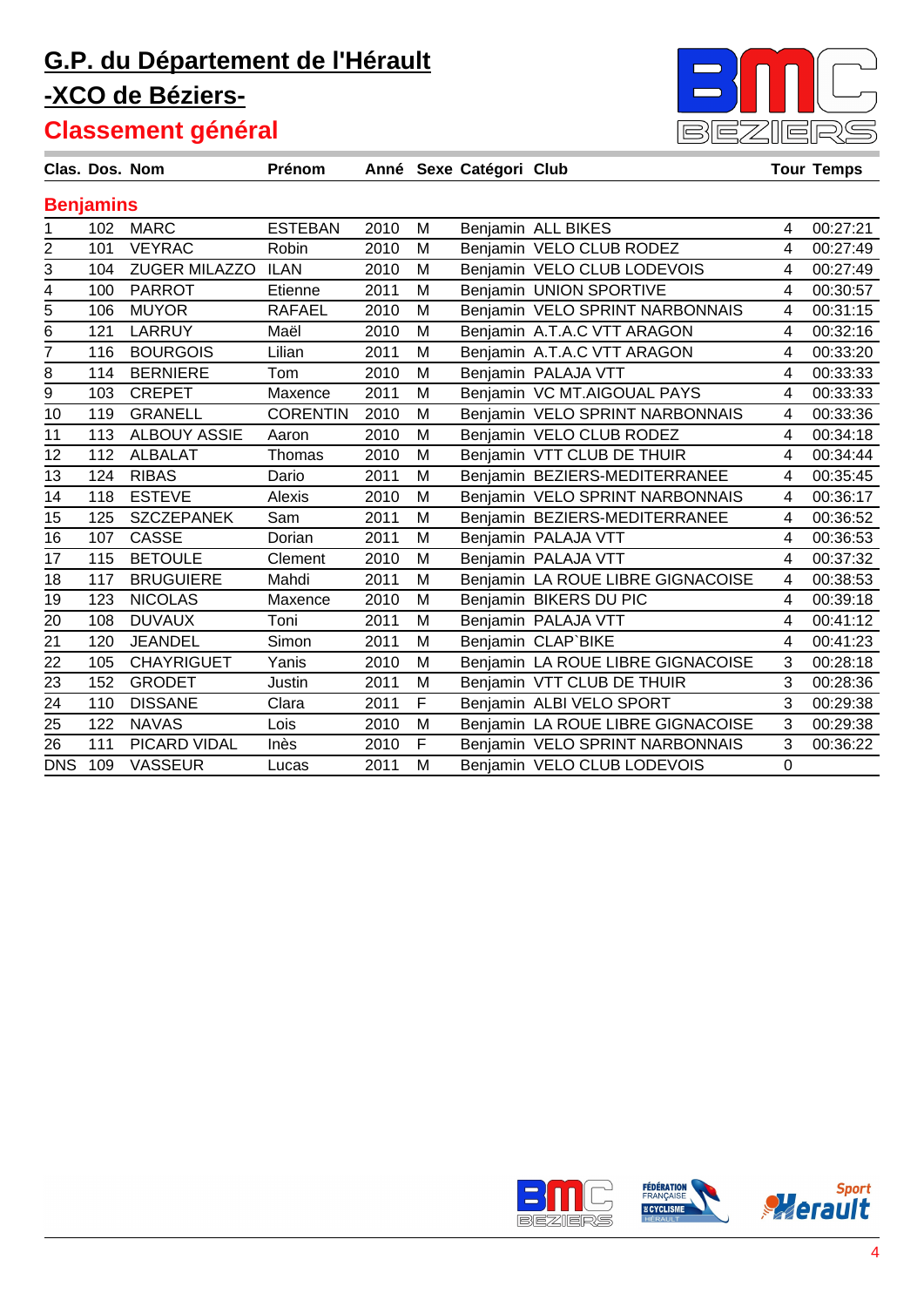

|                | Clas. Dos. Nom |                     | Prénom          |      |              | Anné Sexe Catégori Club |                               |                | <b>Tour Temps</b> |
|----------------|----------------|---------------------|-----------------|------|--------------|-------------------------|-------------------------------|----------------|-------------------|
| <b>Minimes</b> |                |                     |                 |      |              |                         |                               |                |                   |
| 1              | 139            | <b>FLOUR</b>        | Eli             | 2008 | M            | Minime                  | <b>VELO CLUB RODEZ</b>        | 5              | 00:40:52          |
| $\overline{2}$ | 133            | <b>BELY</b>         | Alexis          | 2008 | M            | Minime                  | <b>VELO CLUB RODEZ</b>        | 5              | 00:41:04          |
| 3              | 130            | <b>VILLEBRUN</b>    | <b>TOM</b>      | 2009 | M            | Minime                  | <b>V.T.T.ROC EVASION</b>      | 5              | 00:41:09          |
| $\overline{4}$ | 131            | <b>MARGE</b>        | Jules           | 2009 | M            | Minime                  | <b>VC LAISSAC</b>             | 5              | 00:41:41          |
| $\overline{5}$ | 132            | <b>SALAME</b>       | <b>TEVA</b>     | 2009 | M            | Minime                  | V.T.T.ROC EVASION             | 5              | 00:41:41          |
| $\overline{6}$ | 138            | <b>MARC</b>         | <b>NOAH</b>     | 2009 | M            | Minime                  | <b>ALL BIKES</b>              | 5              | 00:42:53          |
| $\overline{7}$ | 154            | LO                  | Rémy            | 2008 | M            | Minime                  | <b>BIKE ACADEMY S.A.C</b>     | 5              | 00:43:36          |
| 8              | 142            | <b>BORIES</b>       | Antoine         | 2008 | M            | Minime                  | <b>BIKERS DU PIC</b>          | 5              | 00:44:07          |
| $\overline{9}$ | 147            | <b>HERLEIN</b>      | Nolan           | 2008 | M            | Minime                  | <b>VELO CLUB LODEVOIS</b>     | 5              | 00:46:13          |
| 10             | 137            | <b>CARRIERE</b>     | Maxence         | 2009 | M            | Minime                  | <b>VC LAISSAC</b>             | 5              | 00:49:25          |
| 11             | 151            | <b>FALBIERSKI</b>   | Thibault        | 2009 | M            | Minime                  | A.T.A.C VTT ARAGON            | 5              | 00:49:39          |
| 12             | 140            | <b>MAYANCE</b>      | Louka           | 2008 | M            | Minime                  | <b>VC LAISSAC</b>             | 5              | 00:50:11          |
| 13             | 158            | Courtin             | Romain          | 2009 | M            | Minime                  | LA ROUE LIBRE GIGNACOISE      | 5              | 00:50:12          |
| 14             | 155            | <b>MOUNDY</b>       | Evan            | 2009 | M            | Minime                  | A.T.A.C VTT ARAGON            | 5              | 00:50:12          |
| 15             | 134            | <b>POULAIN</b>      | Oscar           | 2009 | M            | Minime                  | <b>VELO CLUB LODEVOIS</b>     | 5              | 00:50:13          |
| 16             | 143            | <b>CERRET</b>       | Thibault        | 2008 | M            | Minime                  | V.T.T.ROC EVASION             | 5              | 00:50:14          |
| 17             | 136            | <b>CRES CLEMENT</b> | <b>CHLOE</b>    | 2008 | $\mathsf{F}$ | Minime                  | <b>VELO CLUB LODEVOIS</b>     | 5              | 00:52:00          |
| 18             | 149            | <b>DANOY</b>        | <b>Baptiste</b> | 2008 | M            | Minime                  | <b>V.C.C. BITERROIS</b>       | 5              | 00:52:40          |
| 19             | 141            | <b>BAUTOU</b>       | Janny           | 2009 | M            | Minime                  | <b>VELO CLUB LODEVOIS</b>     | 5              | 00:53:26          |
| 20             | 146            | <b>FOURCADE</b>     | <b>MARTIN</b>   | 2008 | M            | Minime                  | PALAJA VTT                    | 5              | 00:54:26          |
| 21             | 153            | <b>LELIEVRE</b>     | Luka            | 2009 | M            | Minime                  | <b>VTT CLUB DE THUIR</b>      | 4              | 00:42:03          |
| 22             | 156            | <b>RICHARD</b>      | Tom             | 2009 | M            | Minime                  | BEZIERS-MEDITERRANEE          | 4              | 00:43:56          |
| 23             | 145            | <b>FERNANDEZ</b>    | Mathias         | 2009 | M            | Minime                  | <b>VC ST CHINIANAIS</b>       | 4              | 00:48:45          |
| 24             | 157            | <b>ALAZET</b>       | Mathyas         | 2008 | M            | Minime                  | Individuel                    | 3              | 00:42:51          |
| 25             | 150            | <b>DUBOIS</b>       | Quentin         | 2009 | M            | Minime                  | PALAJA VTT                    | 3              | 00:43:10          |
| <b>DNF</b>     | 148            | <b>COLL</b>         | <b>LIZEA</b>    | 2009 | $\mathsf{F}$ | Minime                  | <b>V.C.C. BITERROIS</b>       | 3              | 00:26:16          |
| <b>DNF</b>     | 144            | <b>SENDRAL</b>      | <b>AXEL</b>     | 2008 | M            | Minime                  | V.T.T.ROC EVASION             | $\overline{2}$ | 00:11:34          |
| <b>DNS</b>     | 135            | <b>CABRERA</b>      | Chloe           | 2009 | F            | Minime                  | <b>VELO SPRINT NARBONNAIS</b> | $\mathbf 0$    |                   |

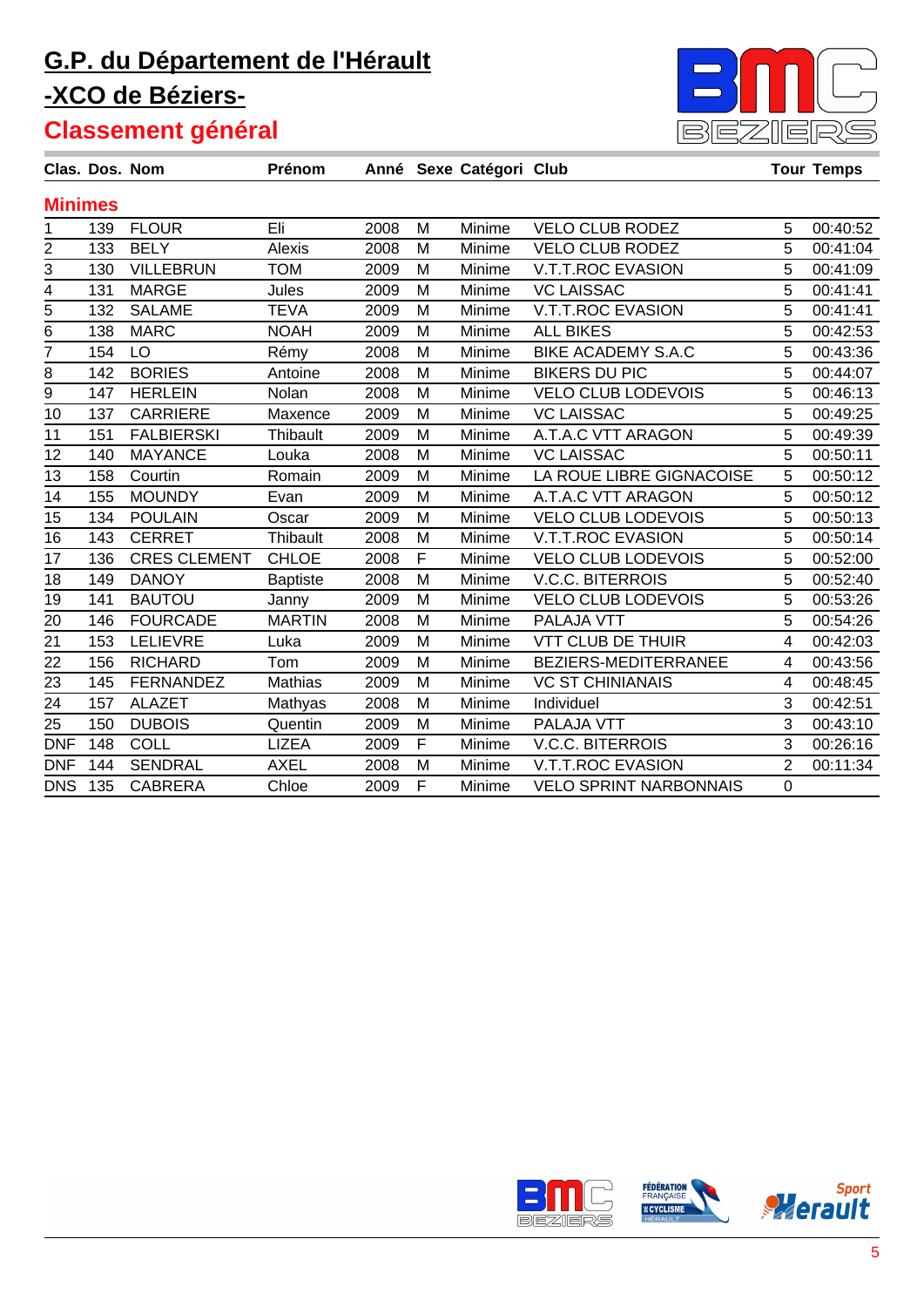

|                 | Clas. Dos. Nom |                     | Prénom          |      |             | Anné Sexe Catégori Club |                               |                         | <b>Tour Temps</b> |
|-----------------|----------------|---------------------|-----------------|------|-------------|-------------------------|-------------------------------|-------------------------|-------------------|
| <b>Pupilles</b> |                |                     |                 |      |             |                         |                               |                         |                   |
| 1               | 166            | <b>MARC</b>         | <b>LEO</b>      | 2012 | M           | Pupille                 | <b>ALL BIKES</b>              | $\overline{\mathbf{4}}$ | 00:15:43          |
| 2               | 161            | <b>VILLEBRUN</b>    | Louis           | 2012 | M           | Pupille                 | V.T.T.ROC EVASION             | 4                       | 00:15:43          |
| 3               | 163            | PLAZANET            | Esteban         | 2012 | M           | Pupille                 | <b>VELO CLUB LODEVOIS</b>     | 4                       | 00:16:27          |
| $\overline{4}$  | 162            | <b>DOCQUIER</b>     | Gabriel         | 2012 | M           | Pupille                 | <b>VELO CLUB LODEVOIS</b>     | 4                       | 00:16:27          |
| $\overline{5}$  | 160            | <b>PANISELLO</b>    | Axel            | 2013 | M           | Pupille                 | <b>VELO VTT ST MATHIEU DE</b> | 4                       | 00:16:30          |
| $\overline{6}$  | 165            | PLAZANET            | Titouan         | 2012 | M           | Pupille                 | <b>VELO CLUB LODEVOIS</b>     | 4                       | 00:16:30          |
| $\overline{7}$  | 169            | <b>SENDRAL</b>      | Eliot           | 2012 | M           | Pupille                 | V.T.T.ROC EVASION             | 4                       | 00:18:19          |
| 8               | 164            | <b>CHAYRIGUET</b>   | Loan            | 2013 | M           | Pupille                 | LA ROUE LIBRE GIGNACOISE      | 4                       | 00:18:32          |
| 9               | 173            | <b>GOULAY</b>       | Diego           | 2012 | M           | Pupille                 | LA ROUE LIBRE GIGNACOISE      | 4                       | 00:19:53          |
| 10              | 171            | <b>FOURCADE</b>     | Ulysse          | 2012 | M           | Pupille                 | PALAJA VTT                    | 4                       | 00:19:53          |
| 11              | 172            | <b>LUTTGE</b>       | Arthur          | 2012 | M           | Pupille                 | PALAJA VTT                    | 4                       | 00:20:23          |
| 12              | 190            | <b>SIMAR</b>        | Célestin        | 2012 | M           | Pupille                 | BEZIERS-MEDITERRANEE          | 4                       | 00:20:24          |
| 13              | 194            | <b>VERAN</b>        | <b>Baptiste</b> | 2013 | M           | Pupille                 | <b>VELO VTT ST MATHIEU DE</b> | 4                       | 00:20:25          |
| 14              | 195            | Galibert            | Marcel          | 2013 | M           | Pupille                 | LA FUMADE LEZIGNAN            | 4                       | 00:20:26          |
| 15              | 186            | <b>NOUGUIER</b>     | Pierre          | 2012 | M           | Pupille                 | BEZIERS-MEDITERRANEE          | 4                       | 00:20:49          |
| 16              | 179            | <b>CERLES</b>       | Gauthier        | 2012 | M           | Pupille                 | BEZIERS-MEDITERRANEE          | 4                       | 00:20:53          |
| 17              | 187            | <b>PAGES</b>        | Louis           | 2012 | M           | Pupille                 | PEZENAS VCLL                  | $\overline{4}$          | 00:20:55          |
| 18              | 184            | <b>HAUTEFEUILLE</b> | Clément         | 2013 | M           | Pupille                 | BEZIERS-MEDITERRANEE          | 4                       | 00:21:02          |
| 19              | 174            | <b>LLANES</b>       | <b>Baptiste</b> | 2012 | M           | Pupille                 | PALAJA VTT                    | 4                       | 00:21:12          |
| 20              | 181            | <b>DUBOIS</b>       | Hugo            | 2012 | M           | Pupille                 | PALAJA VTT                    | 4                       | 00:21:17          |
| 21              | 177            | <b>BLANC</b>        | Hugo            | 2013 | M           | Pupille                 | <b>BIKERS DU PIC</b>          | 4                       | 00:21:17          |
| 22              | 180            | <b>DOVERGNE</b>     | Paul            | 2012 | M           | Pupille                 | <b>BIKERS DU PIC</b>          | 4                       | 00:21:18          |
| 23              | 182            | <b>ENJALBERT</b>    | Tom             | 2013 | M           | Pupille                 | BEZIERS-MEDITERRANEE          | 4                       | 00:21:36          |
| 24              | 183            | FIEVET VATOU        | Alexandre       | 2012 | M           | Pupille                 | <b>VELO CLUB LODEVOIS</b>     | 4                       | 00:21:36          |
| 25              | 170            | <b>OCANA</b>        | Léo             | 2013 | M           | Pupille                 | PALAJA VTT                    | 3                       | 00:16:28          |
| 26              | 188            | <b>PAPARONE</b>     | Pacôme          | 2013 | M           | Pupille                 | <b>VELO CLUB LODEVOIS</b>     | 3                       | 00:17:30          |
| 27              | 175            | PICARD VIDAL        | Jade            | 2013 | $\mathsf F$ | Pupille                 | <b>VELO SPRINT NARBONNAIS</b> | 3                       | 00:17:44          |
| 28              | 168            | <b>DONNADIEU</b>    | Olympe          | 2012 | F           | Pupille                 | VELO CLUB LODEVOIS            | 3                       | 00:18:02          |
| 29              | 176            | <b>AUBIN COMPAN</b> | Malo            | 2012 | M           | Pupille                 | BEZIERS-MEDITERRANEE          | 3                       | 00:18:15          |
| 30              | 192            | <b>THENE</b>        | <b>Basile</b>   | 2013 | M           | Pupille                 | PALAJA VTT                    | 3                       | 00:18:21          |
| 31              | 189            | <b>SELLIER</b>      | Germain         | 2013 | M           | Pupille                 | PEZENAS VCLL                  | 3                       | 00:20:45          |
| 32              | 167            | <b>LABROUE</b>      | Clélia          | 2013 | $\mathsf F$ | Pupille                 | <b>VELO CLUB LODEVOIS</b>     | 3                       | 00:22:19          |
| 33              | 178            | <b>CALVET</b>       | Loan            | 2012 | M           | Pupille                 | BEZIERS-MEDITERRANEE          | $\overline{2}$          | 00:11:33          |
| <b>DSQ</b>      | 185            | <b>HIRONDELLE</b>   | Eloi            | 2013 | M           | Pupille                 | PALAJA VTT                    | 3                       | 00:21:26          |

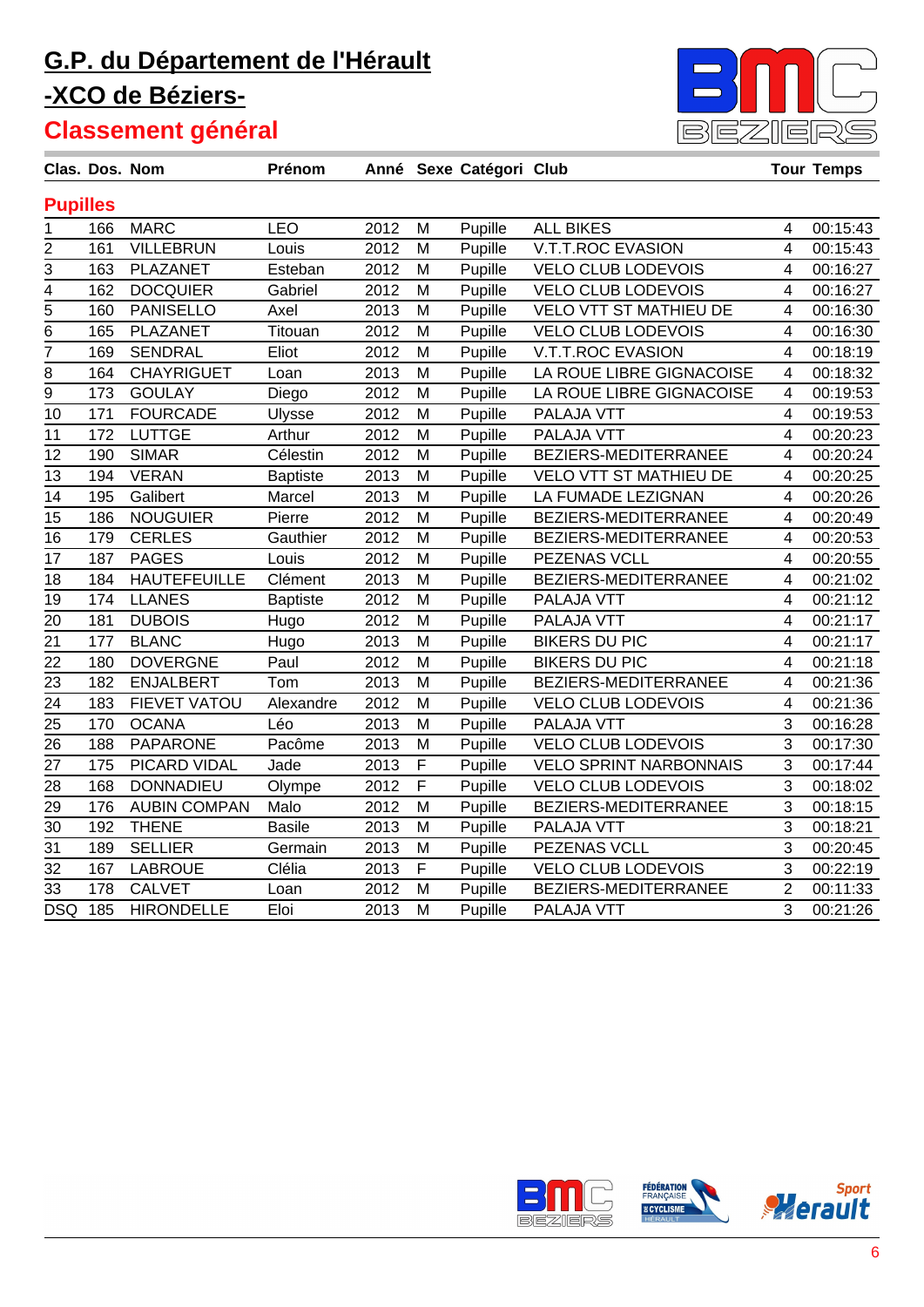

|               | Clas. Dos. Nom      |               | <b>Prénom</b> |      |   | Anné Sexe Catégori Club |                                  | <b>Tour Temps</b> |
|---------------|---------------------|---------------|---------------|------|---|-------------------------|----------------------------------|-------------------|
|               | <b>Pré licencié</b> |               |               |      |   |                         |                                  |                   |
|               | 80                  | EYBALIN       | Noé           | 2016 | M |                         | Pre-Licen VELO VTT ST MATHIEU DE | 00:06:05          |
| 2             | 83                  | <b>ROBIN</b>  | Chadi         | 2017 | M |                         | Pre-Licen Individuel             | 00:06:23          |
| 3             | 82                  | <b>MEUROU</b> | Leo           | 2016 | м |                         | Pre-Licen VELO CLUB LODEVOIS     | 00:06:29          |
| <b>DNS 81</b> |                     | LAFFONT       | Valentin      | 2016 | м |                         | Pre-Licen VC DU PAYS D'OLMES     |                   |